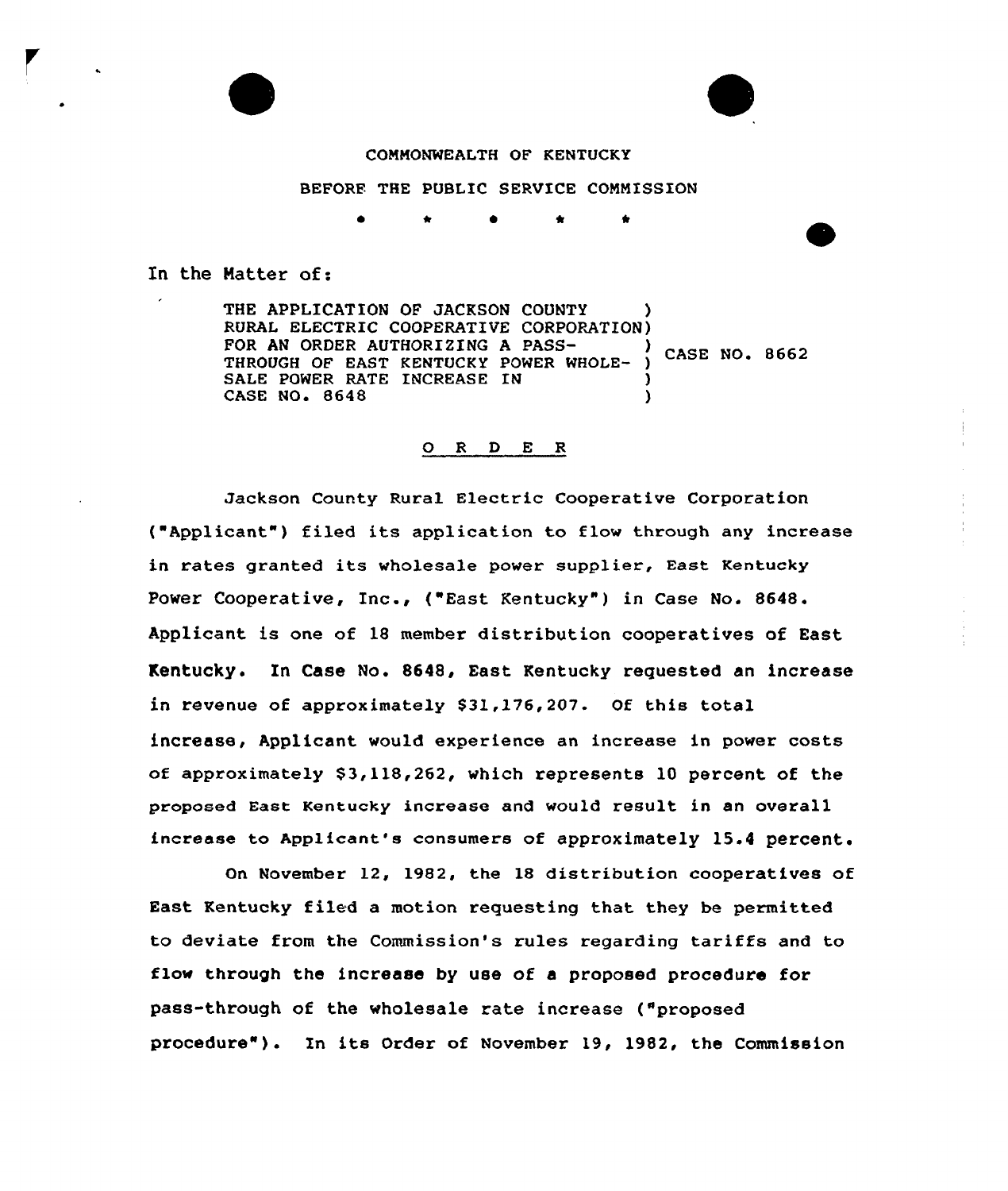authorized Applicant to deviate from the rules on tariffs and approved the utilization of the proposed procedure.

The Commission, having considered the evidence of record and being advised, is of the opinion and finds that:

(1) The actual increase allowed East Kentucky in Case No. 8648 is \$18,849,182 which will result in an increase in power costs to Applicant of \$1,885,239.

(2) Applicant's financial condition would be materially impaired if it were not allowed to recover the increased wholesale power costs allowed in Case No. 8648.

(3) The revised rates and charges in Appendix <sup>A</sup> are designed to reflect only the increased power costs from East Kentucky allowed in the final Order in Case No. 8648.

(4) The flow-through of the wholesale power costs will not result in any additional net margin to Applicant.

IT IS THEREFORE ORDERED that Jackson County Rural Electric Cooperative Corporation be and it hereby is authorized to flow through the increased power costs resulting from the rate increase granted its wholesale power supplier, East Kentucky Power Cooperative, Inc., in Case No. 8648.

IT IS FURTHER ORDERED that the rates in Appendix <sup>A</sup> shall be placed into effect on the effective date of the East Kentucky wholesale power increase.

IT IS FURTHER ORDERED that Jackson County Rural Electric Cooperative Corporation shall, within 20 days from the date of this Order, file its revised tariff sheets setting out the rates and charges approved herein.

 $-2 - 4$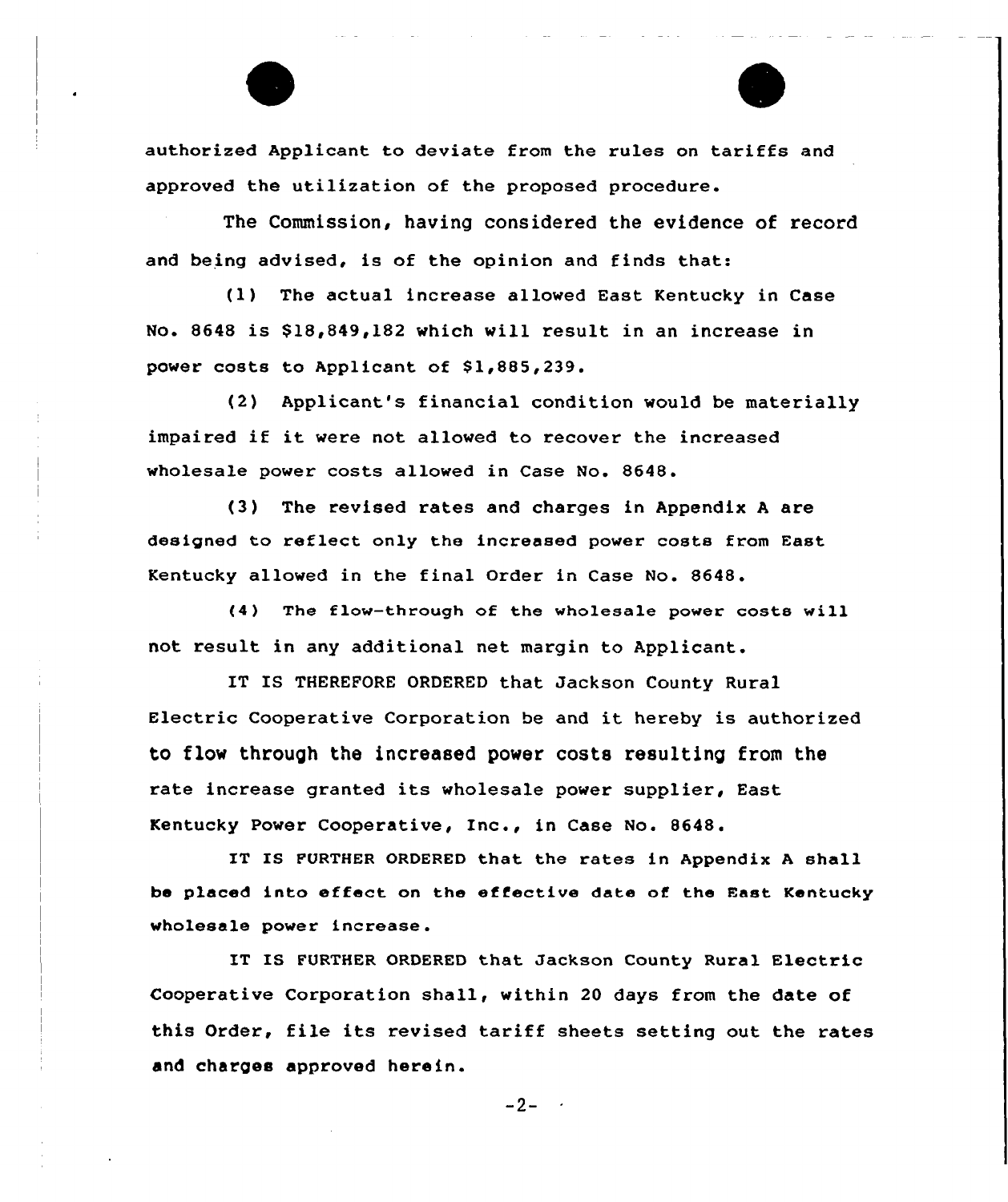

PUBLIC SERVICE COMMISSION

Chairman

unell.<br>Gandall rman

Commissioner

ATTEST:

Secretary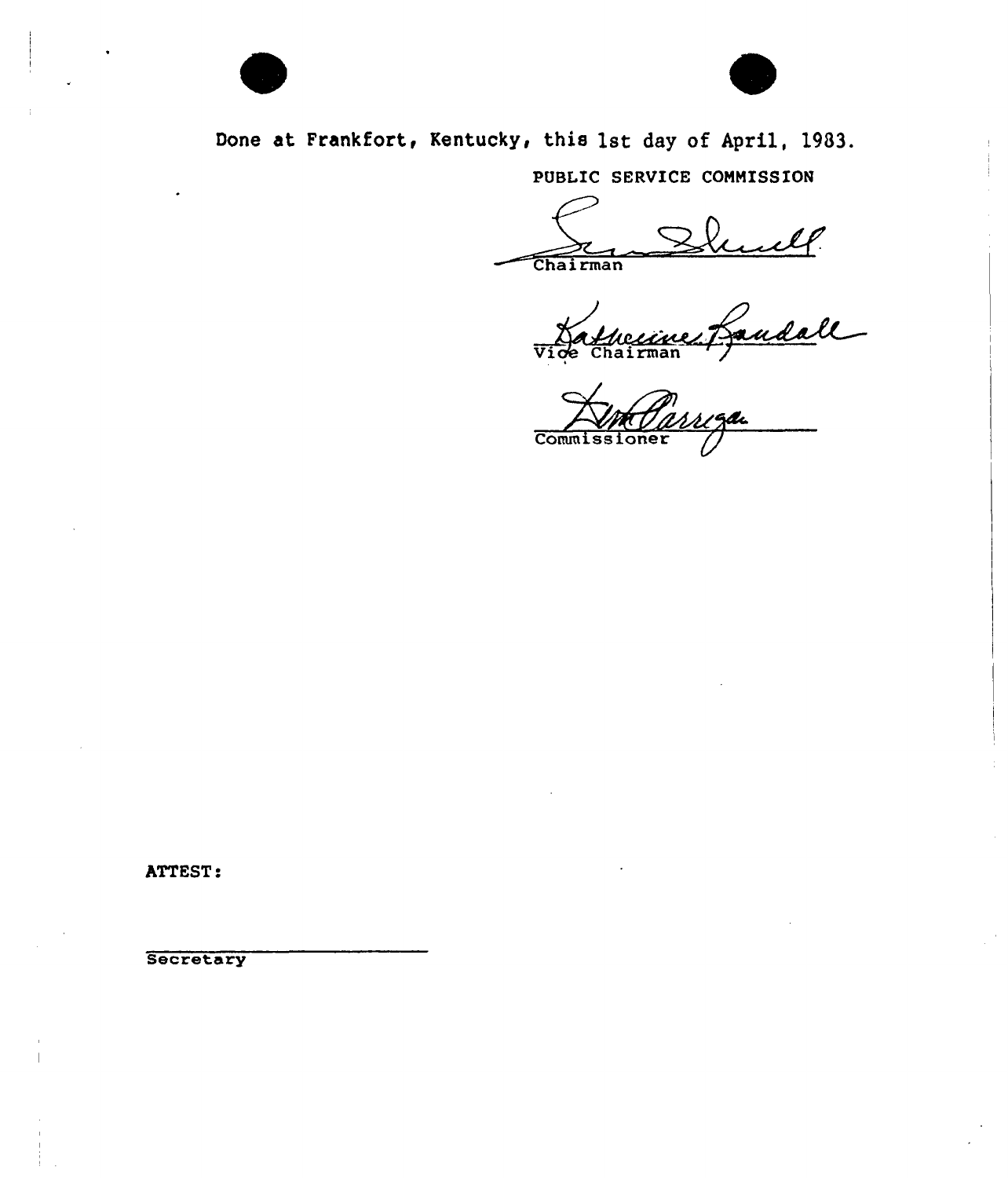

# APPENDIX

APPENDIX TO AN ORDER OP THE KENTUCKY PUBLIC SERVICE COMMISSION IN CASE NO. 8662 DATED APRIL 1, 1983

The following rates and charges are prescribed for the customers in the area served by Jackson County Rural Electric Cooperative Corporation. All other rates and charges not specifically mentioned herein shall remain the same as those in effect under authority of this Commission prior to the date of this Order.

# SCHEDULE 10 RESIDENTIAL, FARM AND NON-FARM SERVICE\*

# Rate

| Customer Charge Per Month      | <b>S4.52</b>     |
|--------------------------------|------------------|
| <b>First 650 KWH Per Month</b> | $.06140$ per KWH |
| All Over 650 KWH Per Month     | $.05260$ per KWH |

## SCHEDULE 20 COMMERCIAL, SMALL POWER, AND THREE-PHASE FARM SERVICE\*

## Rate

| First       | Customer Charge Per Month<br>1,000 KWH Per Month    | <b>S5.00</b><br>$.06317$ per KWH     |  |
|-------------|-----------------------------------------------------|--------------------------------------|--|
| <b>Next</b> | 1,000 KWH Per Month<br>All Over 2,000 KWH Per Month | $.06167$ per KWH<br>$.05897$ per KWH |  |

#### SCHEDULE 30 LARGE POWER SERVICE LESS THAN 50  $Kw*$

#### Rate

| Customer Charge Per Month<br>Demand Charge Per Month | \$6.00<br>$$4.62$ per KW |  |
|------------------------------------------------------|--------------------------|--|
| Energy Charge Per KWH                                |                          |  |
| First 1,000 KWH Per Month                            | .05557 per KWH           |  |
| All Over 1,000 KWH Per Month                         | $.05257$ per KWH         |  |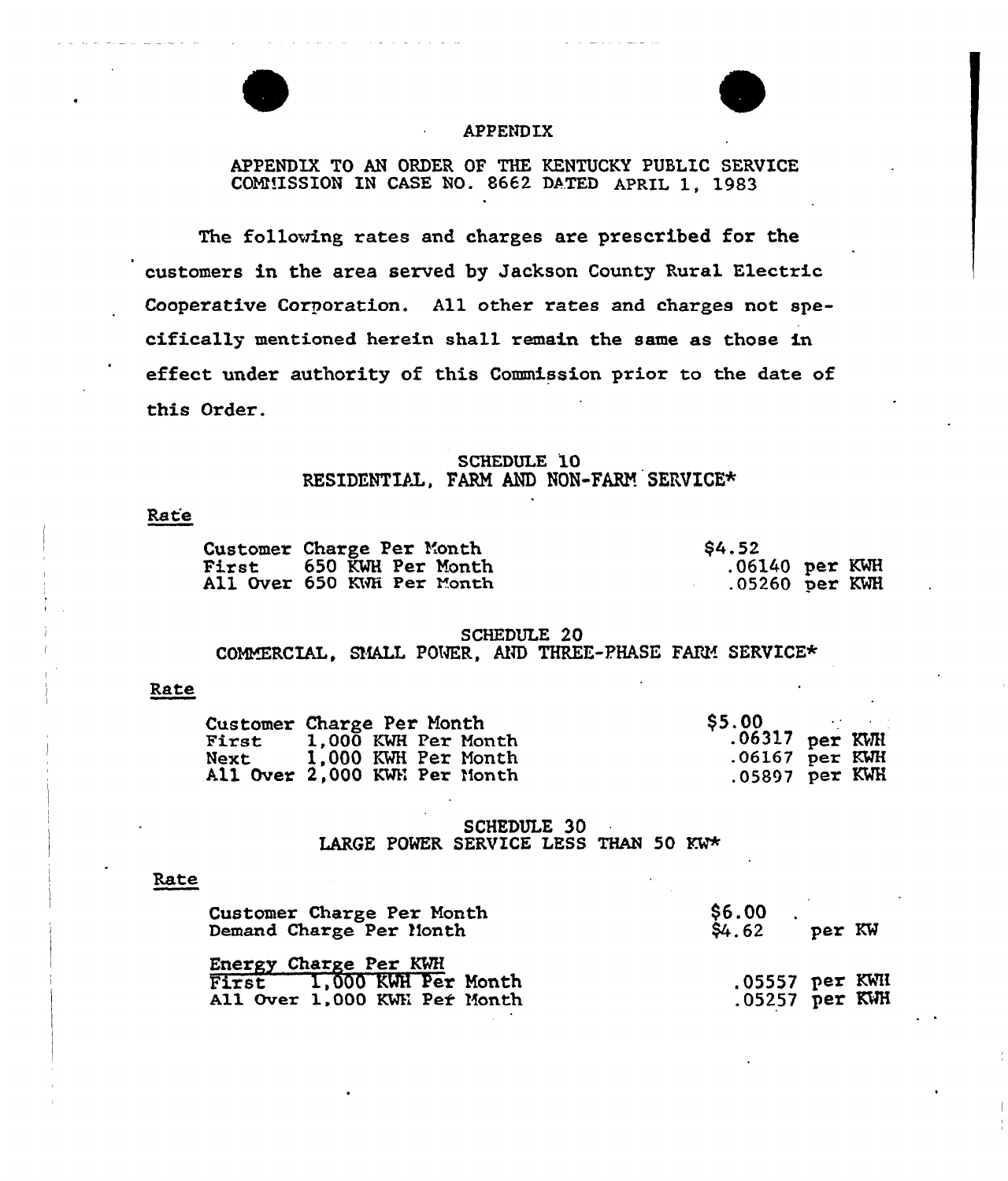



# SCHEDULE 33 WATER PUMPING SERVICE\*

| Rate |                                                                               |                                                   |  |             |  |         |                            |                               |  |
|------|-------------------------------------------------------------------------------|---------------------------------------------------|--|-------------|--|---------|----------------------------|-------------------------------|--|
|      | Customer Charge Per Month<br>. First<br>Next<br>All Over 50,000 KWH Per Month | 10,000 KWH Per Month<br>40,000 KWH Per Month      |  |             |  | \$10.00 | .05545<br>.05315<br>.04955 | per KWH<br>per KWH<br>per KWH |  |
|      |                                                                               | LARGE POWER MORE THAN 50 KW BUT LESS THAN 275 KW* |  | SCHEDULE 40 |  |         |                            |                               |  |

## Rate

| Customer Charge Per Month<br>Demand Charge Per Month                                                         | \$15.00<br>4.62            | per KW                        |
|--------------------------------------------------------------------------------------------------------------|----------------------------|-------------------------------|
| Energy Charge<br>First 10,000 KWH Per Month<br>40.000 KWH Per Month<br>Next<br>All Over 50,000 KWH Per Month | .04926<br>.04796<br>.04606 | per KWH<br>per KWH<br>per KWH |

# SCHEDULE 43<br>LARGE POWER RATE - OVER 275 KW\*

# Rate

| Customer Charge Per Month<br>Demand Charge Per Month                           | \$30.00<br>4.62                      | per KW |  |
|--------------------------------------------------------------------------------|--------------------------------------|--------|--|
| Energy Charge<br>First 150,000 KWH Per Month<br>All Over 150,000 KWH Per Month | $.04513$ per KWH<br>$.04353$ per KWH |        |  |

# SCHEDULE 50 AND 60 SCHOOLS, CHURCHES AND COMMUNITY HALLS\*

# Rate

| Customer Charge Per Month  | <b>SS.00</b> |         |
|----------------------------|--------------|---------|
| First 800 KWH Per Month    | .05548       | per KWH |
| All Over 800 KWH Per Month | .05308       | per KWH |

# SCHEDULE SL OUTDOOR LIGHTING SERVICE - SECURITY LIGHTS\*

| Rate Per Light Per Month<br>Mercury Vapor Lamp |          |  |                         |
|------------------------------------------------|----------|--|-------------------------|
|                                                | 175 Watt |  | 90 KWH \$5.33 per Month |

 $-2-$